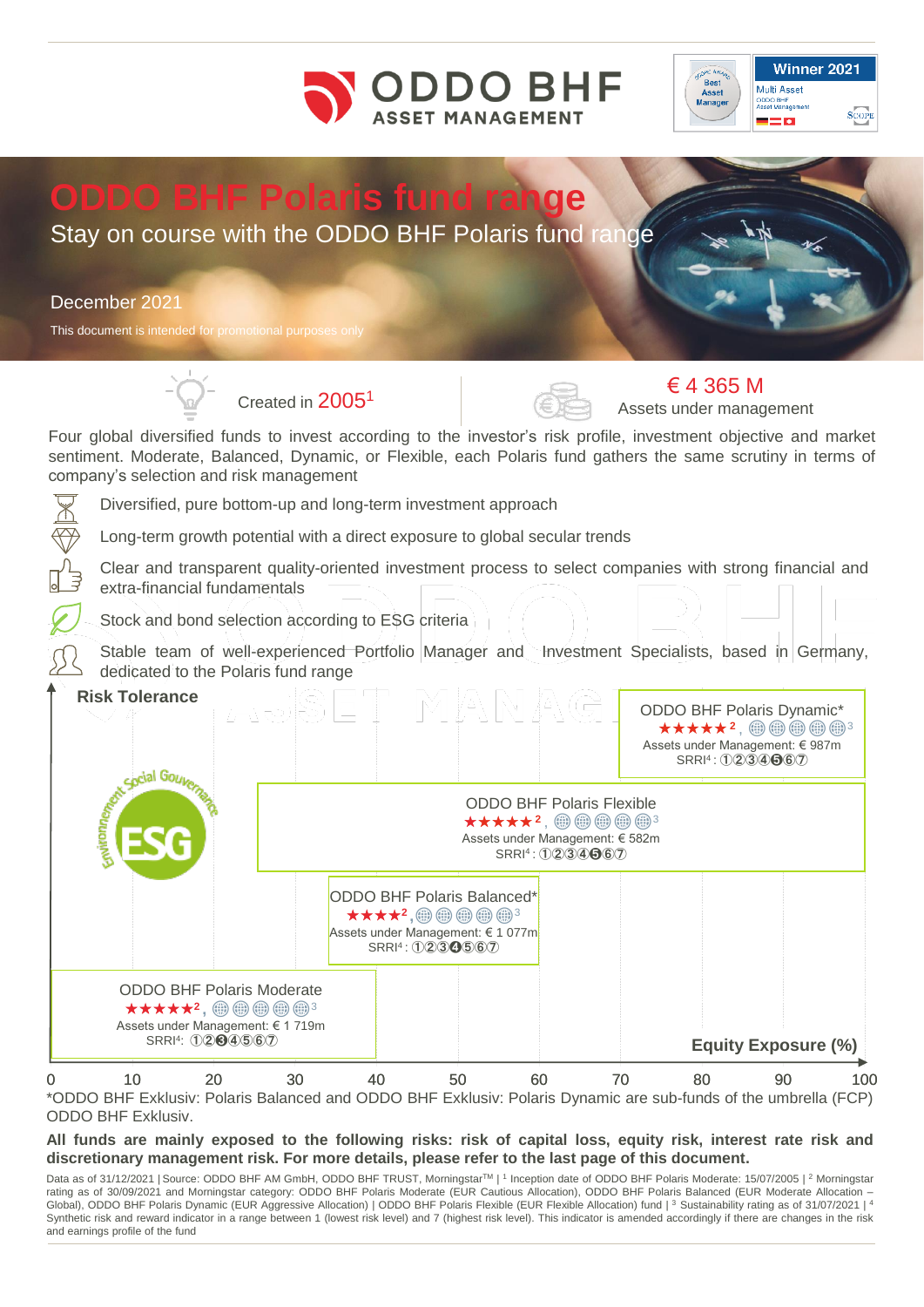



All funds present a risk of capital loss.

Data as of 31/12/2020 | Source: ODDO BHF Asset Management, World Development Report, The United Nations, OECD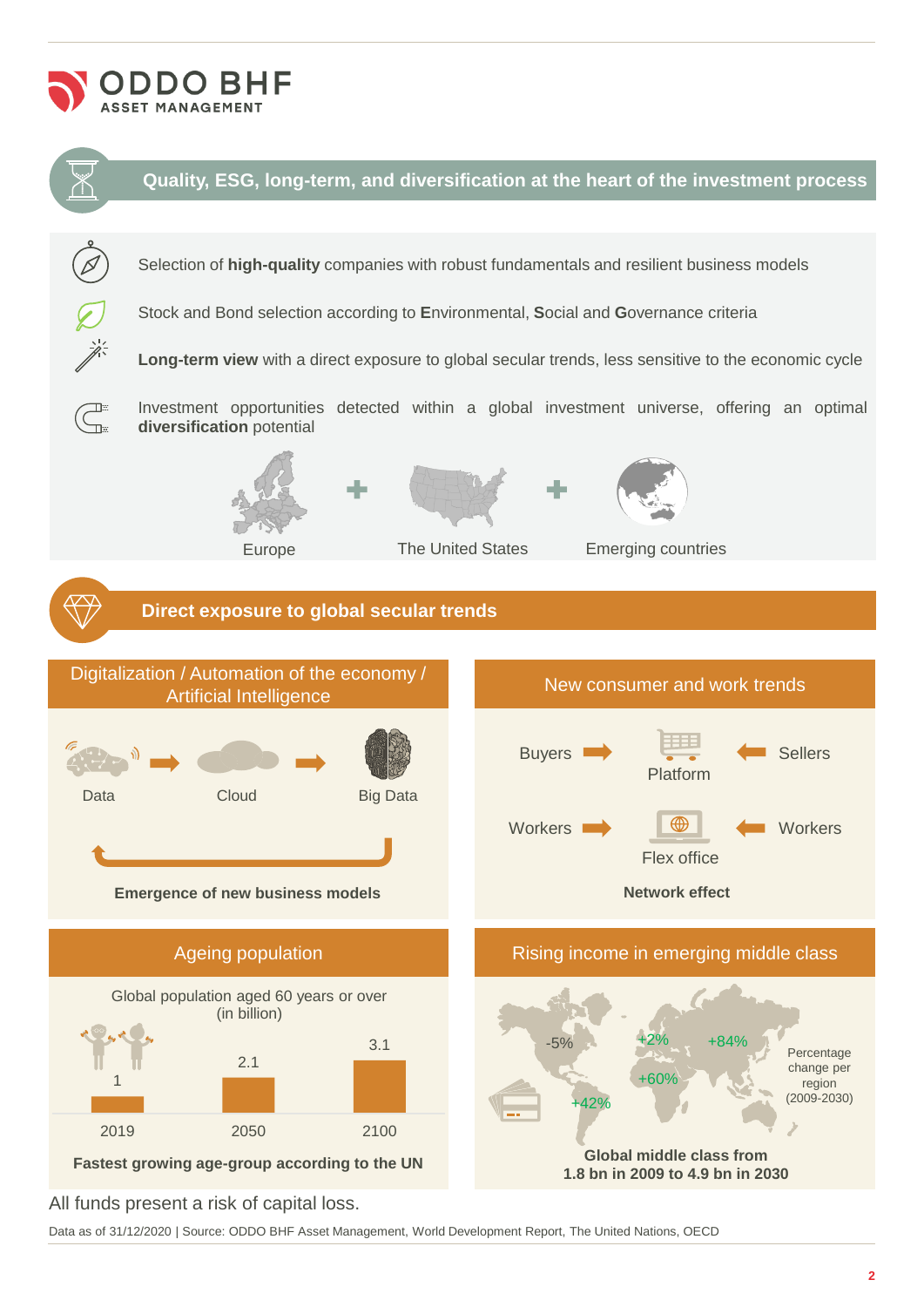



### **Clear and transparent quality-oriented investment process**

**A pure bottom-up investment process. The portfolio management team strives to select companies offering the following characteristics:**

- $\checkmark$  Better earnings growth profile and higher free cash flow generation than the market
- Reliable economic moat due to their presence in a market with strong entry barriers
- $\checkmark$  Positioning on global secular trends offering a better resistance through all the phases of the economic cycle according to our analysis
- Healthy balance sheet (Investment Grade is preferred and no default in ODDO BHF Polaris fund range since inception)
- Availability at a reasonable price
- Liquidity as the funds only invest in listed liquid assets with a decent market capitalization or issue size

LONG-TERM view for LONG-TERM investment

Pure bottom-up approach with a focus on QUALITY

**DIVERSIFICATION** with the objective to limit the portfolio risk



#### All funds present a risk of capital loss.

Source: ODDO BHF AM GmbH, ODDO BHF TRUST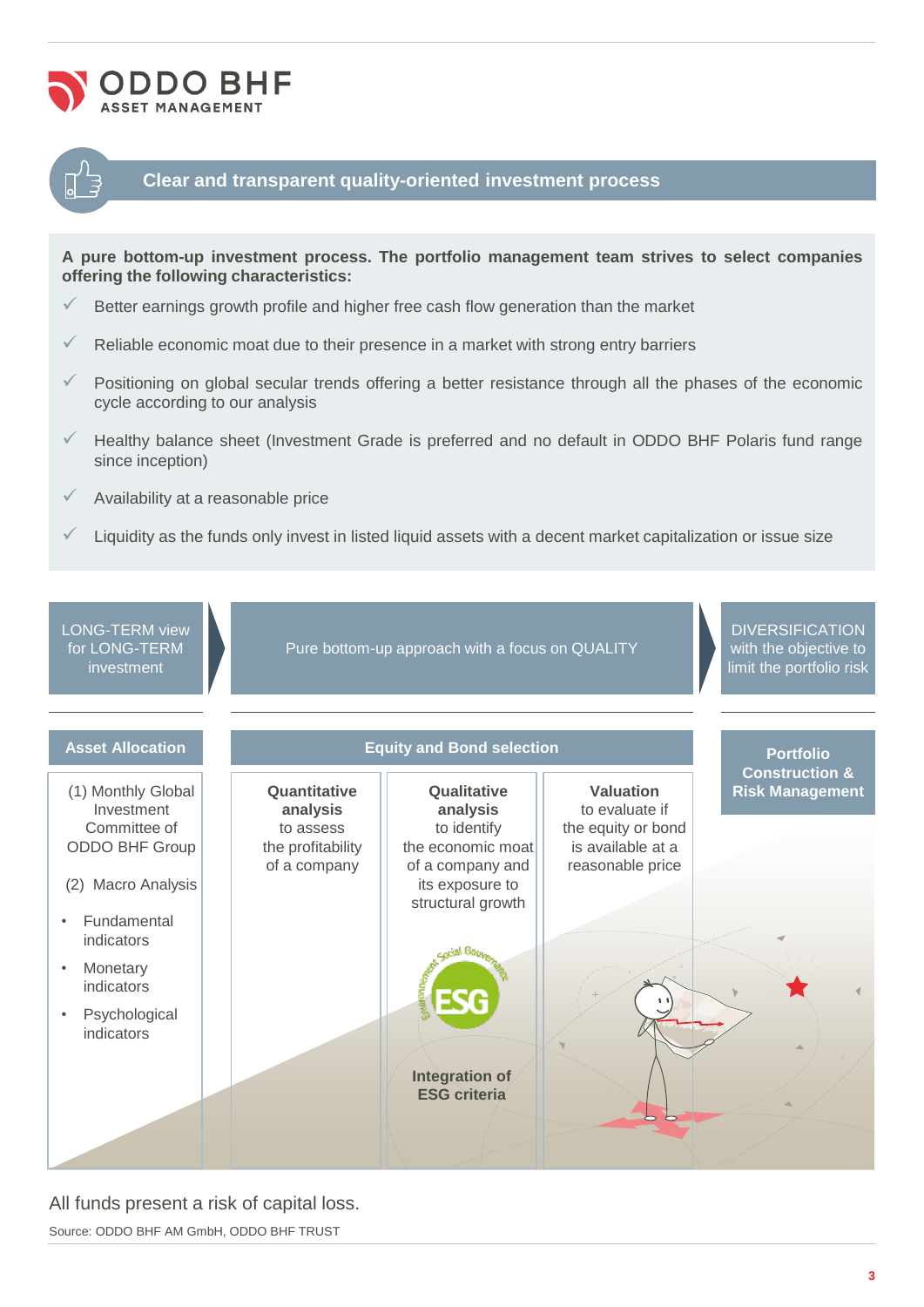

Data as of 31/05/2021 | Source: ODDO BHF AM GmbH, ODDO BHF TRUST | 1 According to the MSCI methodology all 3 sub-ratings > 3 | 2 Market average is represented by the MSCI ACWI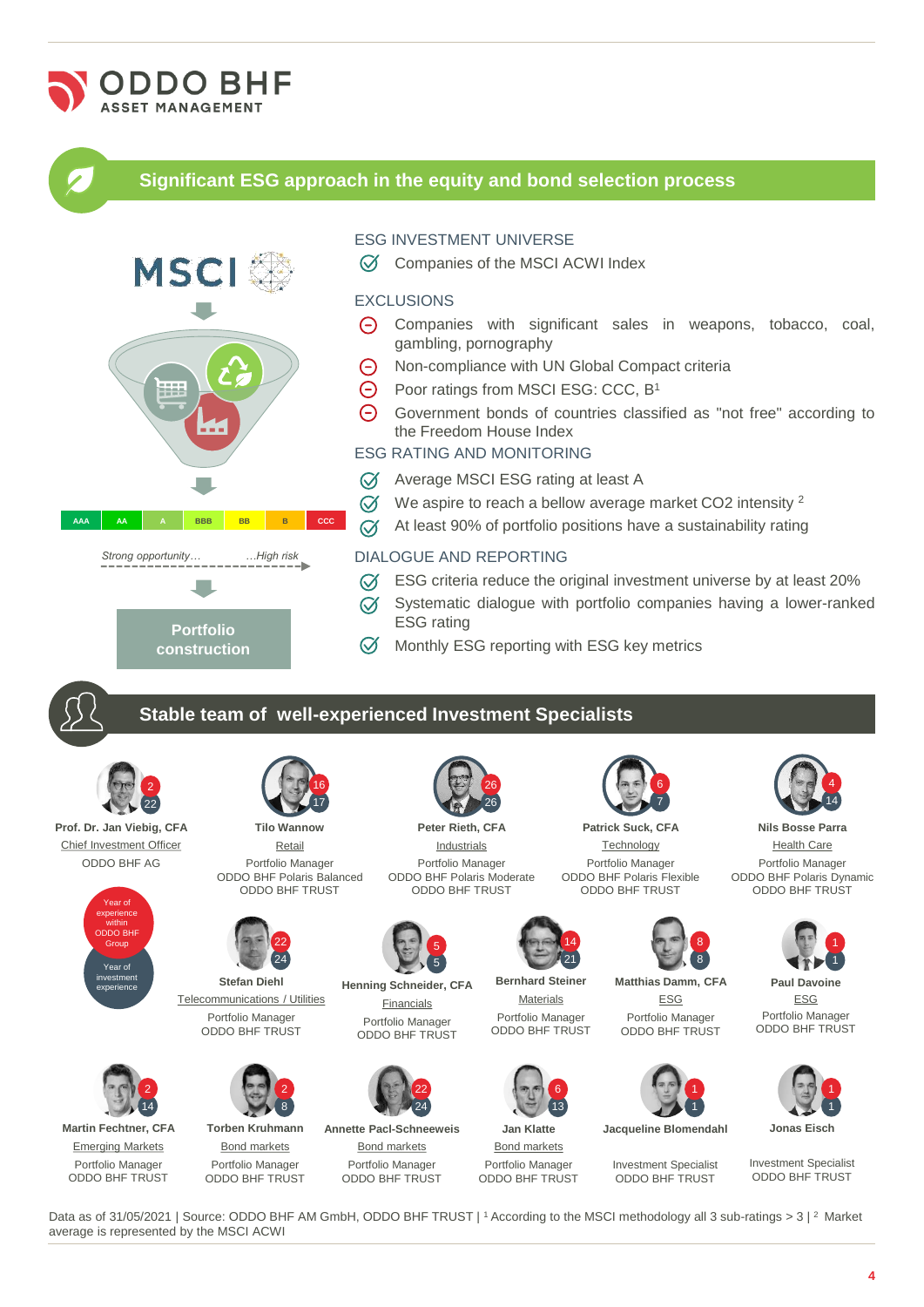



# **Why invest in ODDO BHF Polaris fund range?**

#### **Globally diversified portfolios with high-quality companies to navigate through market phases**

ODDO BHF Polaris fund range is only invested in listed international equities and bonds, selected for the robustness and the sustainability of their fundamentals. ODDO BHF Polaris fund range offer 16 years of trackrecord<sup>1</sup> backed by a proven security selection process which is at the heart of the alpha generation, according to our analysis.

#### **Direct exposure to structural growth potential**

ODDO BHF Polaris fund range offers a direct exposure to structural growth potential of today and tomorrow: digitalization / automation of the economy, new consumer and work trends, ageing population and rising income in emerging middle class.

#### **Conviction-based investment philosophy with long-term views**

ODDO BHF Polaris fund range finances companies for which the portfolio management team has long-term convictions. Concentrated portfolios, low portfolio turnover and strong active positions are the perfect illustration of the patrimonial approach of the strategy.

#### **Significant ESG approach in the equity and bond selection process**

The four funds integrate ESG criteria into their investment process. We strongly believe the explicit integration of ESG criteria striving to select well-managed companies with responsible practices has a positive influence on the long-term performance for investors

#### **Steady and well-experienced investment management team**

The portfolio management teams focuses on an asset allocation optimizing the risk-return of each investment solution, selects companies able to outperform the market over the long term, and places the risk management at each step of the investment process. The entire team is based in Germany, which improve the quality of the interactions between the team members.

#### **Ability to stay on course, even in stormy conditions**

Since its inception in 2005<sup>1</sup>, ODDO BHF Polaris fund range has demonstrated its resilience and consistency throughout market phases. Its proven ability to rebound after a market downturn is one of its key assets.

#### **A Polaris fund for various investor profiles**

ODDO BHF Polaris fund range offers the flexibility to investors to invest according to their risk profile, their investment objective and their market sentiment. Moderate, Balanced, Dynamic, or Flexible, each Polaris fund gathers the same scrutiny in terms of company's selection and risk management.

#### **Risks**

The ODDO BHF Polaris fund range is mainly associated with the following risks : risk of capital loss, equity risk, risk linked to the holding of small and midcaps, interest-rate risk, credit risk, volatility risk, modelling risk, portfolio concentration risk, foreignexchange risk, risks linked to discretionary management, liquidity risk of underlying assets, risk incurred from excess exposure, counterparty risk, risk associated with commitments on forward financial instruments, risks related to securities financing and collateral management, risk relating to investment in high-yield speculative securities and, in an incidental manner emerging market risk.

Investors are invited to consult the Key Investor Information Document and the funds' prospectus for a detailed **description of the risks to which the fund is exposed.**

#### All funds present a risk of capital loss.

Source: ODDO BHF AM GmbH; ODDO BHF TRUST | 1 Inception date of ODDO BHF Polaris Moderate: 15/07/2005